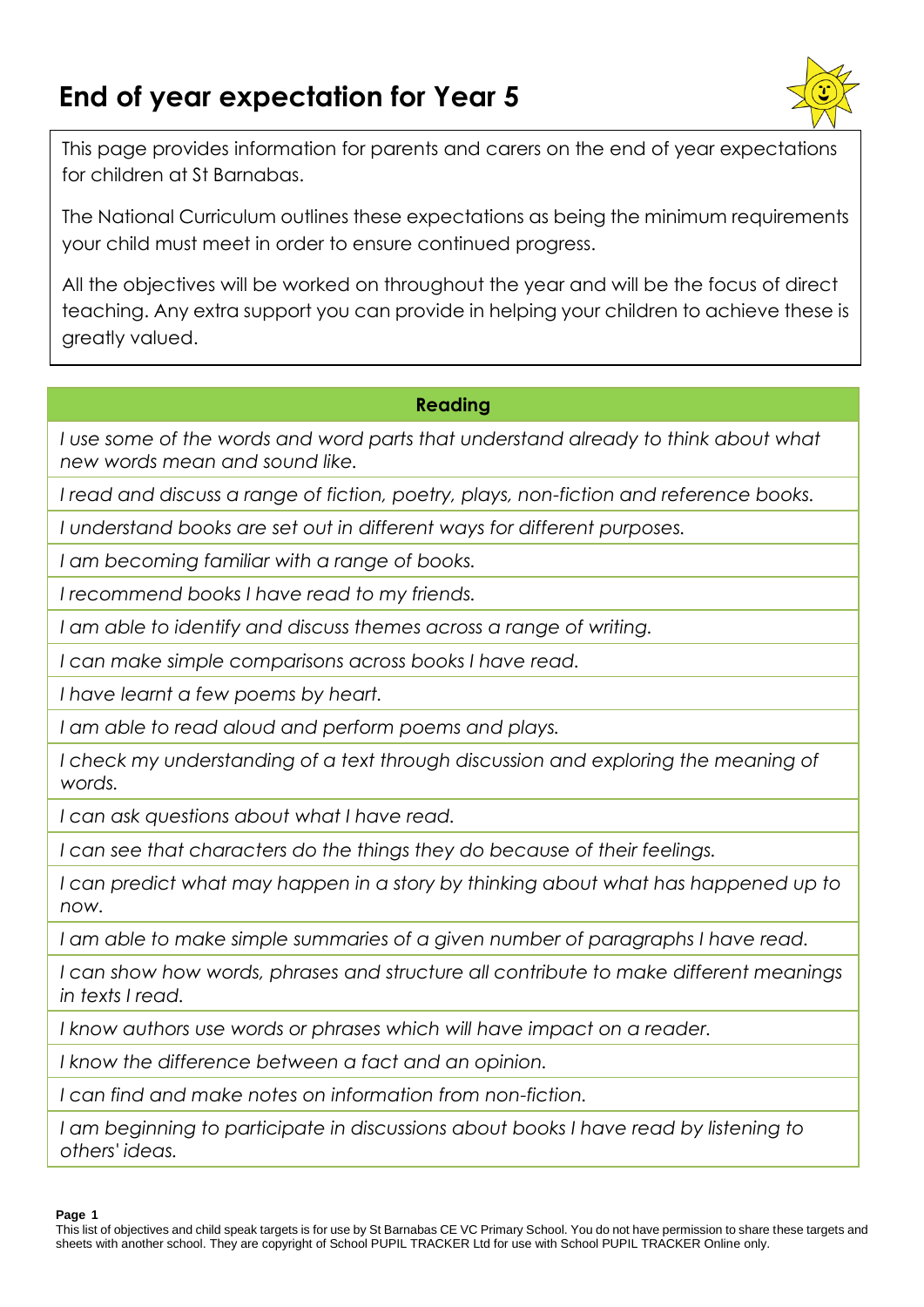*I can debate topics I have read about.*

*I am able to explain my views.*

## *Writing*

*I add some prefixes and suffixes.*

*I can spell some words that include silent letters.*

*I know some words sound the same but are spelled differently.*

*I use the words and word parts that I know to help me spell new words but I also know some words need to be learnt individually.*

*I am beginning to use a dictionary to check how words are spelled and what words mean.*

*I use the first three letters of a word to quickly find it in a dictionary.*

*I am beginning to use a thesaurus to improve my vocabulary use, finding a wider set of different words in my text.*

*I make sure others can read my handwriting.*

*I often choose the writing tool that is best suited for a task.*

*I am beginning to plan the structure of my writing by thinking about the audience for my text and the purpose of the writing.*

*I plan my writing by making notes and then develop my initial ideas.*

*I plan my writing by using ideas from how other authors have developed their characters and settings.*

*I draft and write by selecting grammar and vocabulary to enhance my work.*

*I review my work to add description to develop settings and characters.*

*I can precis a passage to create a sentence with the same meaning.*

*I am beginning to use details across my texts to help link paragraphs together into a full text.*

*I use headings and bullet points to structure my writing.*

*I beginning to evaluate and edit my work to think about whether it can be improved based on what I have read.*

*I edit my texts to improve their content.*

*I use the correct tense throughout a piece of writing.*

*I am beginning to use singular and plural words accurately and I know my writing should not be the language of speech.*

*I can read through my work to correct some spelling and punctuation mistakes.*

*I read aloud my own work so the meaning is clear to the listeners.*

*I* use modal verbs (such as can/could, may/might, must, will/would, and shall/should) *to explain how something might be possible.*

**Page 2**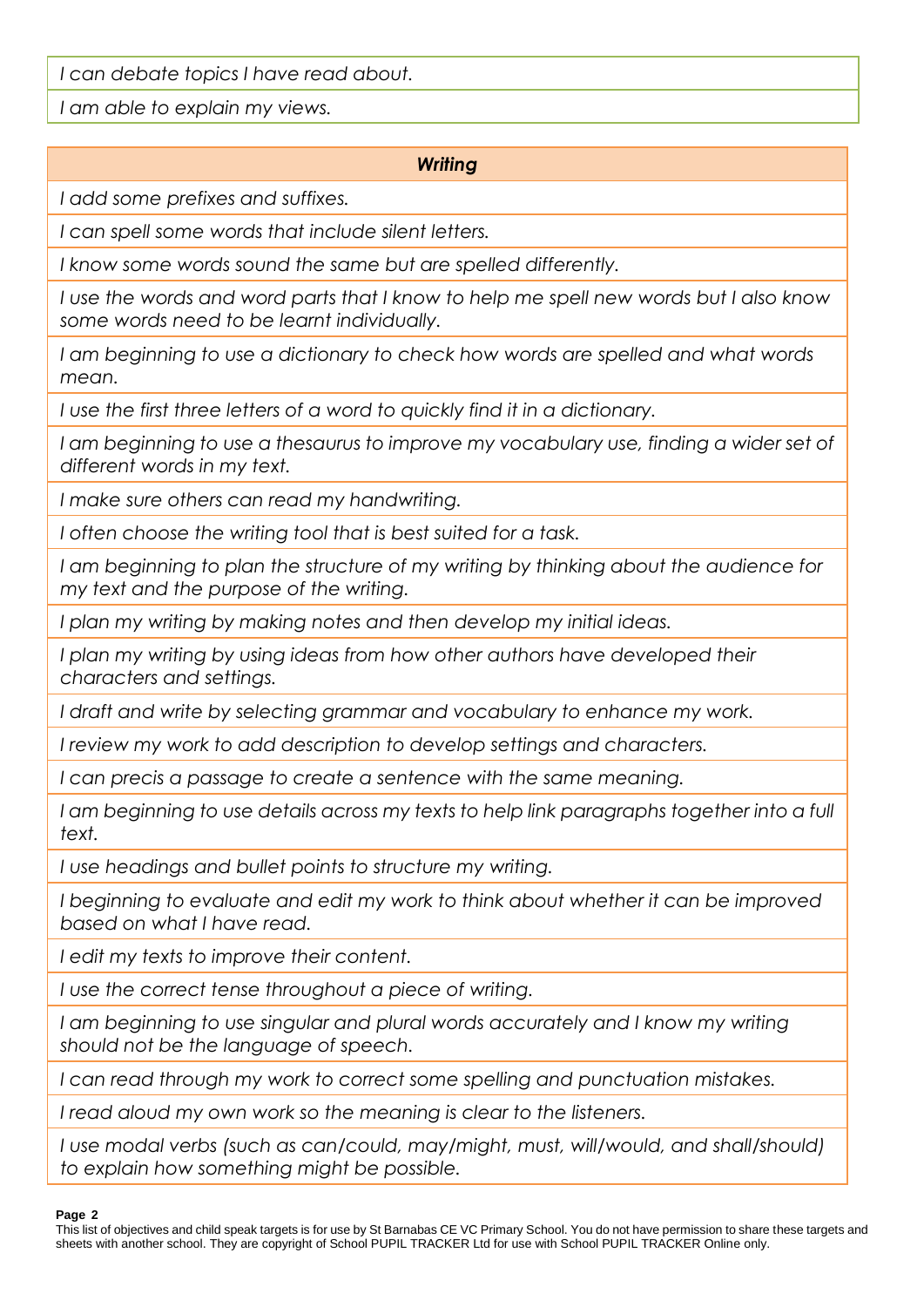*I use brackets, dashes or commas to create an explanation section in a sentence.*

*I can talk about my work using the learning from my Year 5 grammar list.*

*I begin sentence clauses with who, which, where, when, whose, that or with.*

*I can convert nouns or adjectives into verbs using suffixes [for example, -ate; -ise; -ify].*

*I understating a range of verb prefixes (such as dis-, de-, mis-, over- and re-).*

*I can make the structure in my paragraph more interesting by using word structures such as then, after that, this, firstly.*

*I know there are a range of ways of linking across paragraphs - using time [for example, later], place [for example, nearby] and number [for example, secondly] or tense choices [for example, he had seen her before].*

*I use commas to structure my sentences and clarify the meaning of a text.*

# *Spoken Language*

*I listen and respond appropriately to adults and his peers up to the standard of spoken language expected by the end of Year 5.*

*I can ask relevant questions to extend my understanding and knowledge up to the standard of spoken language expected by the end of Year 5.*

*I* use relevant strategies to build my vocabulary up to the standard of spoken *language expected by the end of Year 5.*

*I* can articulate and justify answers, arguments and opinions up to the standard of *spoken language expected by the end of Year 5.*

*I give well-structured descriptions, explanations and narratives for different purposes, including for expressing my feelings up to the standard of spoken language expected by the end of Year 5.*

*I can keep my attention and join in actively in group conversations, staying on topic and initiating and responding to comments up to the standard of spoken language expected by the end of Year 5.*

*I use spoken language to develop understanding through speculating, hypothesising, imagining and exploring ideas up to the standard of spoken language expected by the end of Year 5.*

*I speak audibly and fluently with an increasing command of Standard English up to the standard of spoken language expected by the end of Year 5.*

*I join in in discussions, presentations, performances, role play, improvisations and debates up to the standard of spoken language expected by the end of Year 5.*

*I can gain, maintain and monitor the interest of a listener up to the standard of spoken language expected by the end of Year 5.*

*I consider and evaluate different viewpoints, attending to and building on the contributions of others up to the standard of spoken language expected by the end of Year 5.*

*I* can choose to talk in different manners depending on the person I am talking to or

#### **Page 3**

This list of objectives and child speak targets is for use by St Barnabas CE VC Primary School. You do not have permission to share these targets and sheets with another school. They are copyright of School PUPIL TRACKER Ltd for use with School PUPIL TRACKER Online only.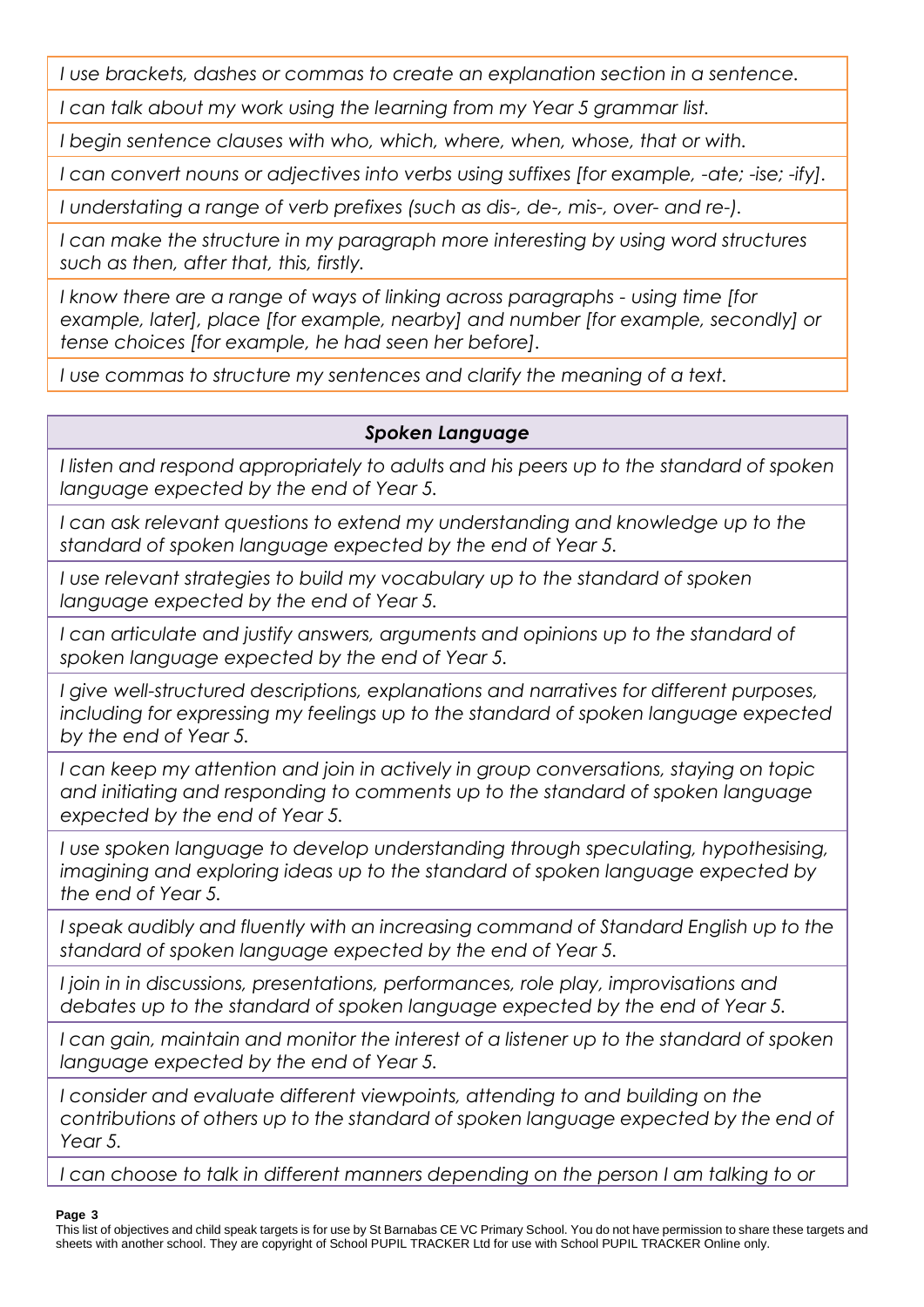*the situation I am in, up to the standard of spoken language expected by the end of Year 5.*

# *Mathematics*

*I can read, write, order and compare numbers to at least 1 000 000 and know the value of each digit.*

*I count forwards or backwards in steps 10, 100, 1000, 10000 or 100000 for any given number up to 1000000.*

I can use negative numbers in my work and can count backwards and forwards to *and from negative numbers.*

*I can round any number up to 1 000 000 to the nearest 10, 100, 1000, 10 000 and 100 000.*

*I can solve number problems and practical problems that involve numbers up to 1000000, negative numbers, rounding or jumping in steps.*

*I can read Roman numerals to 1000 (M) and recognise years written in Roman numerals.*

*I can add and subtract whole numbers with more than 4 digits using written methods such as column addition and subtraction.*

*I can add and subtract larger numbers in my head.*

*I round numbers to check the accuracy of my solution.*

*I can solve addition and subtraction multi-step problems, deciding which operations and methods to use and why.*

*I can identify multiples and factors, including finding all factor pairs of a number, and common factors of two numbers.*

*I know and use the vocabulary of prime numbers, prime factors and composite (non-prime) numbers.*

*I know whether a number up to 100 is prime and recall prime numbers up to 19.*

*I can multiply 4 digit numbers by a one- or two-digit number using a written method, including long multiplication for two-digit numbers.*

*I multiply and divide numbers mentally drawing upon my times table knowledge and other number facts.*

*I can divide 4 digit numbers by a one-digit number using the written method of short division and find the remainder.*

*I can multiply and divide whole numbers and those involving decimals by 10, 100 and 1000.*

*I know what square numbers and cube numbers are, including the notation for squared (2) and cubed (3).*

*I can solve multiplication and division problems using my knowledge of factors and multiples, squares and cubes.*

*I can solve more difficult problems involving addition, subtraction, multiplication and* 

#### **Page 4**

This list of objectives and child speak targets is for use by St Barnabas CE VC Primary School. You do not have permission to share these targets and sheets with another school. They are copyright of School PUPIL TRACKER Ltd for use with School PUPIL TRACKER Online only.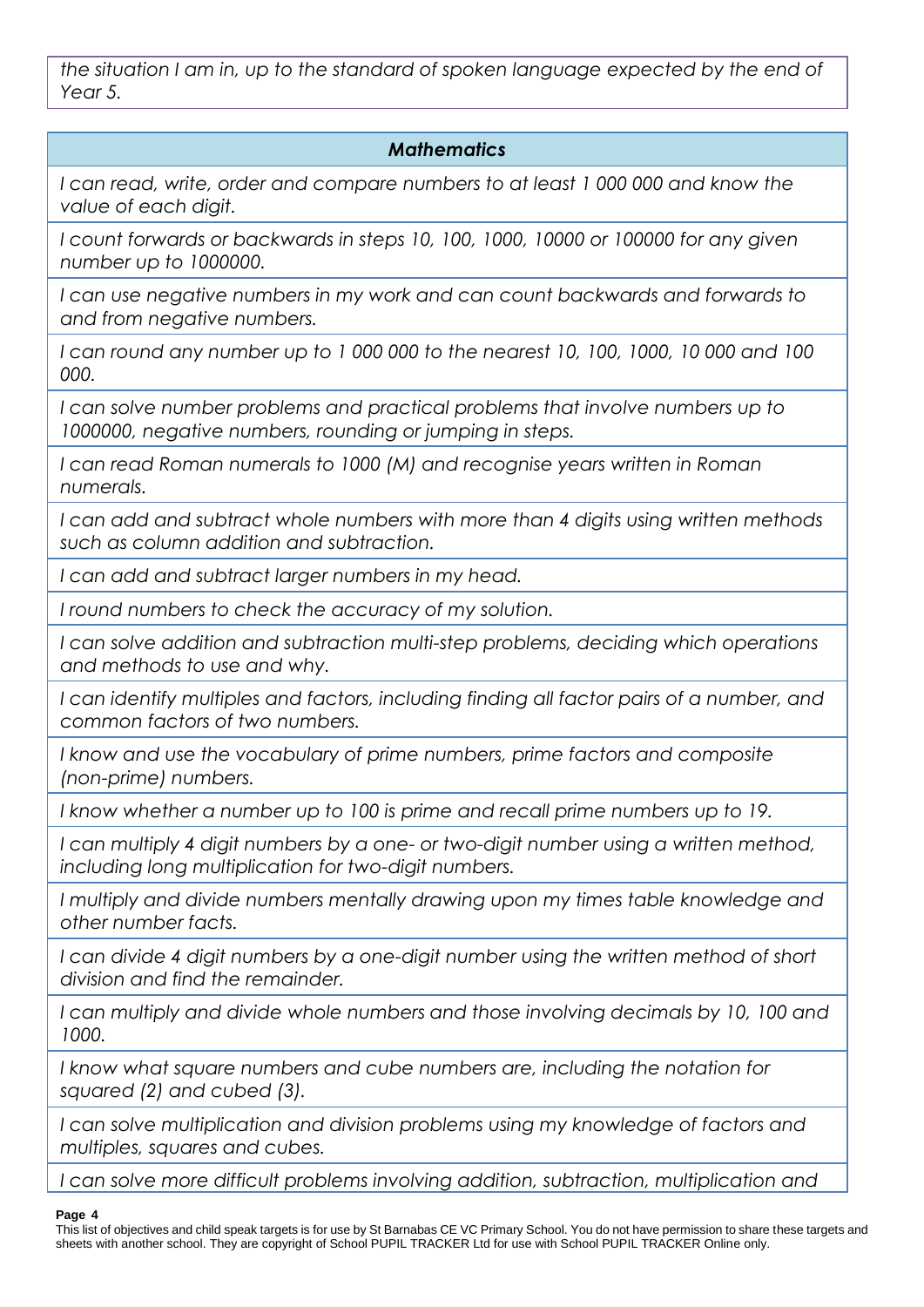*division and a combination of these.*

*I can solve problems including scaling by simple fractions and problems involving simple rates.*

*I can compare and order fractions whose denominators are all multiples of the same number.*

*I can name and write equivalent fractions of a given fraction, and show these in a drawing (including tenths and hundredths).*

*I know what mixed numbers and improper fractions are and I can convert from one to the other [for example, 2/5 + 4/5 = 6/5 = 1 1/5].*

*I can add and subtract fractions with the same denominator and denominators that are multiples of the same number.*

*I use diagrams and some fraction tools to multiply proper fractions (7/10) and mixed numbers (1 7/10) by whole numbers.*

*I can read and write decimal numbers as fractions [for example, 0.71 = 71/100].*

*I know what thousandths are and how to use them with tenths, hundredths and decimals.*

*I can round decimals with two decimal places to the nearest whole number and to one decimal place.*

*I can read, write, order and compare numbers with up to three decimal places.*

*I can solve problems involving numbers with up to three decimal places.*

*I know what the per cent symbol is (%) and understand that per cent relates to 'number of parts per hundred', and write percentages as a fraction with denominator 100, and as a decimal.*

*I work on problems which require knowing percentage and decimal equivalents of 1/2, 1/4, 1/5, 2/5, 4/5 and those fractions with a denominator of a multiple of 10 or 25.*

*I can convert between different units of metric measure (for example, kilometre and metre; centimetre and metre; centimetre and millimetre; gram and kilogram; litre and millilitre).*

*I can change metric units to become imperial units such as inches, pounds and pints.*

*I can calculate the perimeter of multi-shape shapes in centimetres and metres.*

*I can calculate the area of rectangles in square centimetres (cm2) and square metres (m2) and estimate the area of irregular shapes.*

*I can estimate volume [for example, using 1 cm3 blocks to build cuboids] and capacity [for example, using water].*

*I can convert between the units of time.*

*I can solve more difficult problems which involve units of measurement, decimal numbers and scales.*

*I can Identify 3-D shapes, including cubes and other cuboids, from 2-D drawings.*

*I know that angles are measured in degrees and I can estimate and compare acute,* 

#### **Page 5**

This list of objectives and child speak targets is for use by St Barnabas CE VC Primary School. You do not have permission to share these targets and sheets with another school. They are copyright of School PUPIL TRACKER Ltd for use with School PUPIL TRACKER Online only.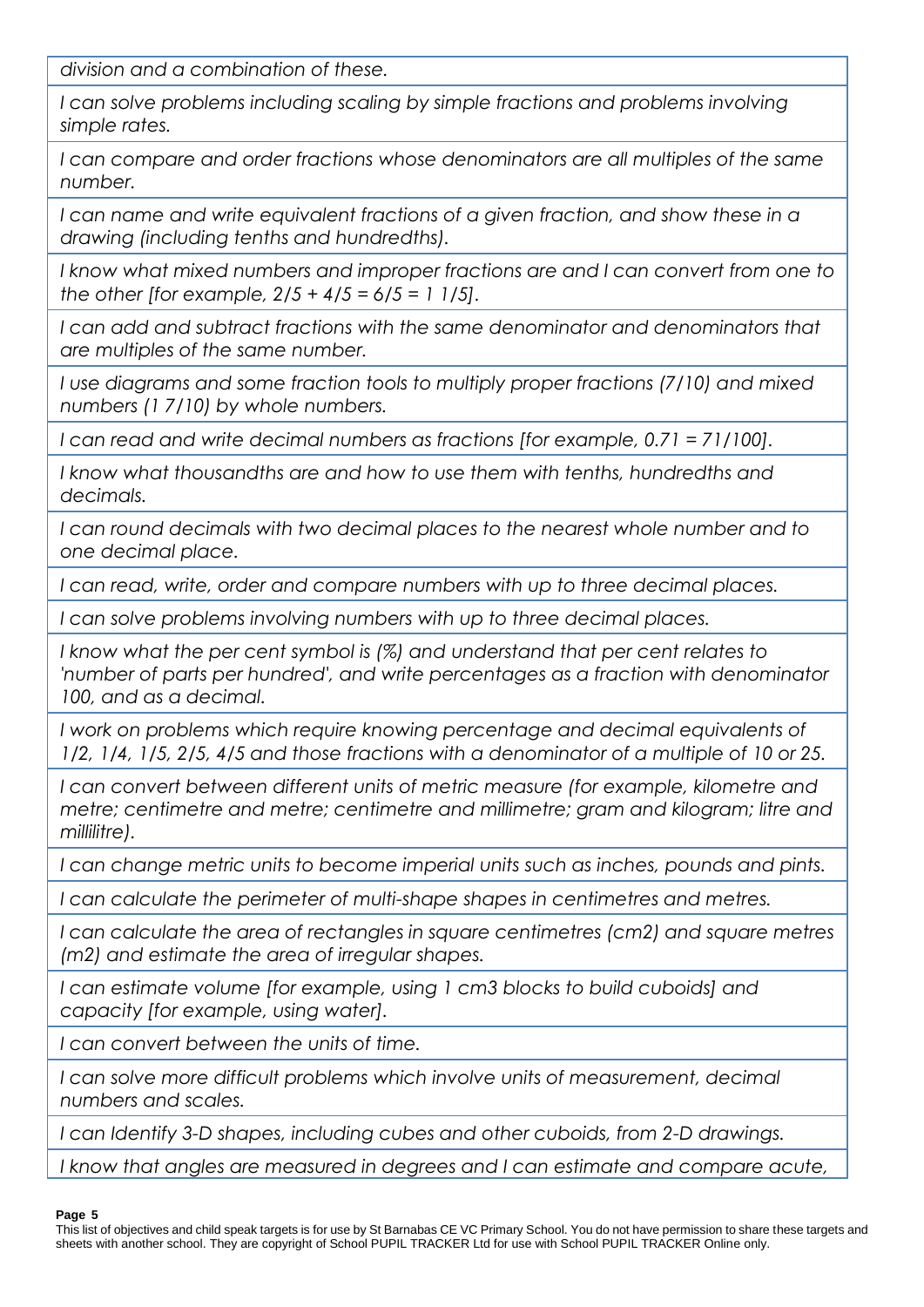*obtuse and reflex angles.*

*I can draw a given angle (such as 47°), and then measure them in degrees (°).*

*I know one whole turn - or a set of angles all around a point - measure a total of 360°.*

*I know that a straight line - or angles that add up to a straight line - measure 180°.*

*I can identify multiples of 90° (right angles).*

*I can find the missing lengths and angles of a rectangle.*

*I know regular shapes have equal sides and angles and irregular shapes do not have equal sides and angles.*

*I can reflect or translate a shape on a grid.*

*I can solve problems using a line graph to fid the answers.*

*I can find the information I need from a timetable or large table of data.*

## *Science*

*I support my argument by using some detailed scientific evidence.*

*I can plan scientific experiments, stating which one variable will remain constant.* 

*I take measurements accurately and repeat my measurements to improve my accuracy too.*

*I can explore a range of graphs and charts such as scientific diagrams and labels, classification keys, tables, scatter graphs, bar and line graphs.*

*I look at experiment test results and can refine tests to make them fairer.*

*I can explain my conclusions using a report or graph to describe the key evidence to support my answers.*

*I can speak about the different life cycles of mammals, amphibians, insects and birds.*

*I can describe the process of reproduction in some plants and animals.*

*I know the stages of change as humans develop to old age.*

*I can group together everyday materials based their properties such as their hardness, solubility, transparency, conductivity (electrical and heat), and magnetism.*

*I know that some materials will dissolve in liquid to form a solution, and I can describe how to recover a substance from a solution.*

*I can decide how mixtures might be separated, choosing from filtering, sieving and evaporating by looking at the materials that need to be separated.*

*I can describe why some materials are used for a specific purpose, such as glass for windows or copper for wires.*

*I can describe how dissolving, mixing and changes of state are reversible changes.*

*I understand that some changes to materials, where new materials are formed, are not reversible, such as the burning or cooking of materials.*

**Page 6**